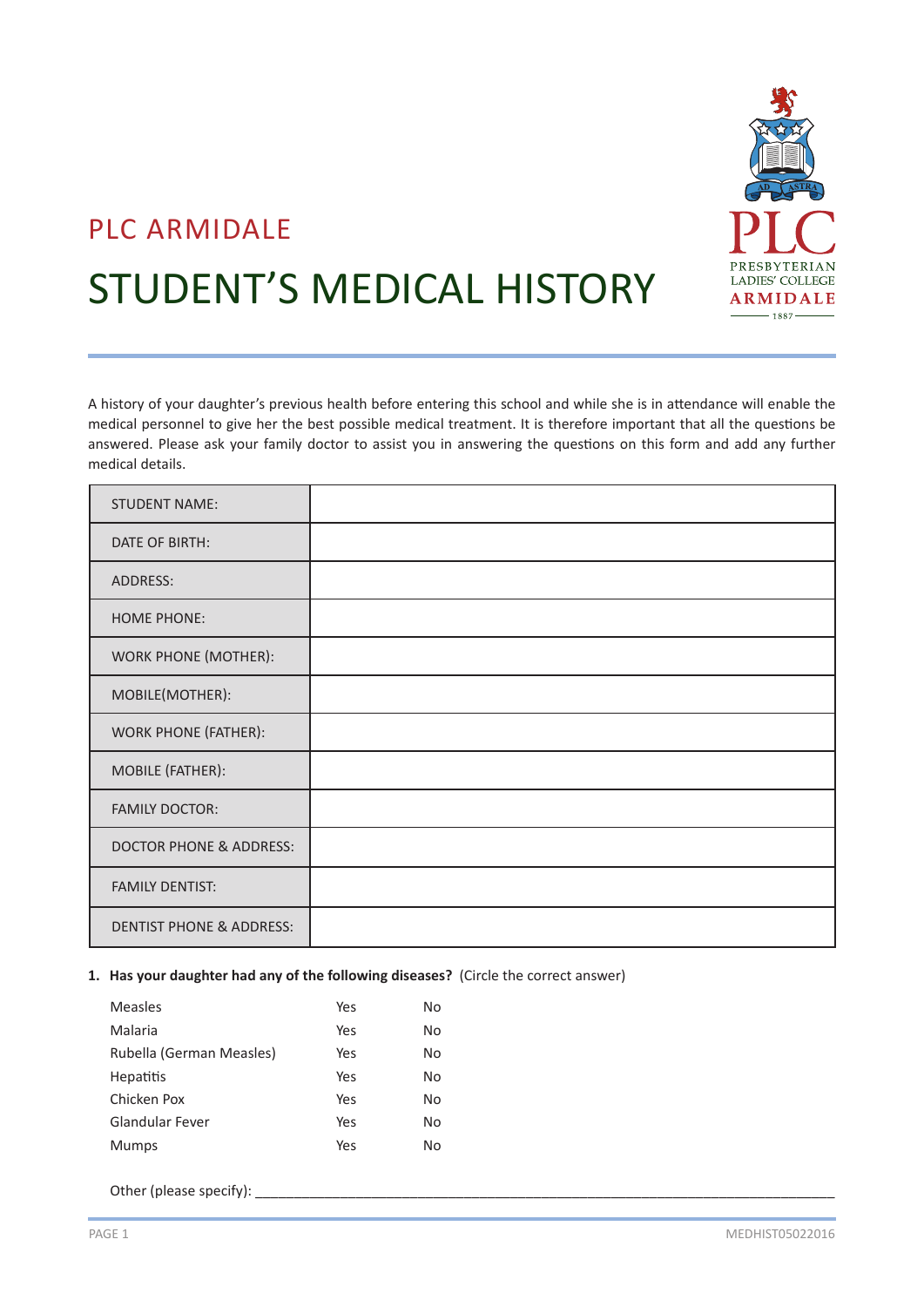# **ALL STUDENTS ENTERING THE SCHOOL MUST PROVIDE A COPY OF IMMUNISATION RECORDS OR A DECLARATION OF EXEMPTION OR CONSCIENTIOUS OBJECTION SIGNED BY YOUR DOCTOR.**

### **I HAVE PROVIDED A COPY OF IMMUNISATION RECORDS:**

| <b>PARENTS SIGNATURE:</b> |  |
|---------------------------|--|
| DATE:                     |  |

#### **2. Has your daughter had or does she suffer from any of the following?** (Circle correct answer)

| Migraines/Headaches        | Yes | No. |
|----------------------------|-----|-----|
| ADHD                       | Yes | No. |
| <b>Diabetes</b>            | Yes | No  |
| Fainting                   | Yes | No. |
| Asthma                     | Yes | No. |
| Deafness/Ear Infections    | Yes | No. |
| Epilepsy                   | Yes | No. |
| <b>Menstrual Disorders</b> | Yes | No. |
| <b>Heart Disease</b>       | Yes | No  |
| Whooping cough             | Yes | No. |
| <b>Bone Disorders</b>      | Yes | No. |
| Other (please specify):    |     |     |

If 'yes', please let us know what treatment she has had or is having:

## **3. Does your daughter suffer from asthma** Yes No

If "Yes", please complete the Student Asthma record enclosed.

#### **4. PLC Armidale recommends all students have an eye examination and hearing test prior to commencing with us.** Please provide details:

|                     | DATE COMPLETED | <b>RESULTS</b> |
|---------------------|----------------|----------------|
| EYE EXAMINATION     |                |                |
| <b>HEARING TEST</b> |                |                |

 $\_$  , and the set of the set of the set of the set of the set of the set of the set of the set of the set of the set of the set of the set of the set of the set of the set of the set of the set of the set of the set of th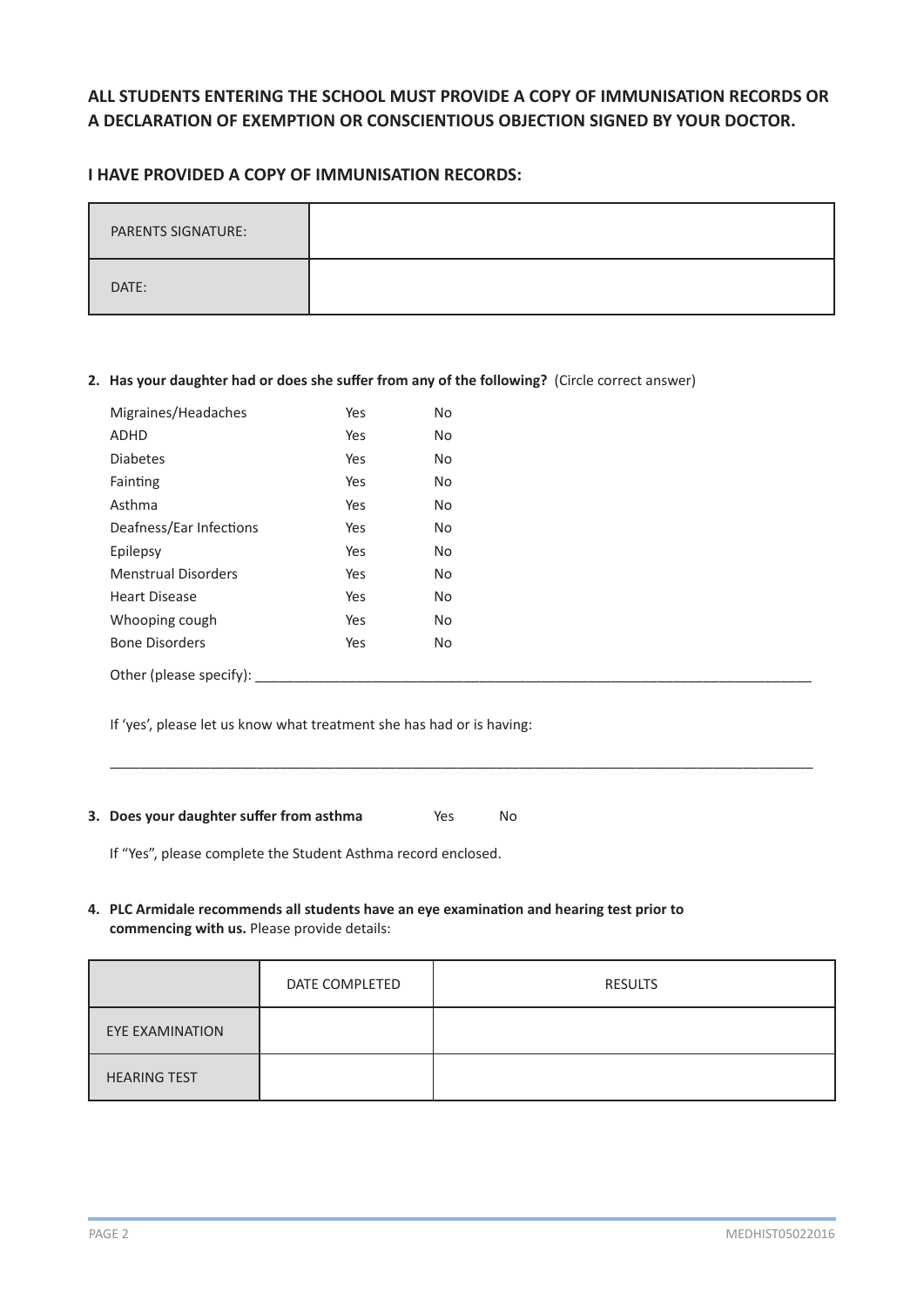#### **5. Please list any injuries or operations your daughter has had.** Give approximate date and details:

#### **6. Is your daughter on any long term medication?** Yes No

If yes, please list name and dose of drugs and condition for which drug is taken:

#### **7. Is your daughter allergic to any of the following or have any skin conditions?**

| Penicillin                     | Yes | No |
|--------------------------------|-----|----|
| Food                           | Yes | No |
| <b>Other Drugs</b>             | Yes | No |
| Does she suffer from Hayfever? | Yes | No |
| Other (e.g. pollen, mould)     | Yes | No |
| <b>Skin Conditions</b>         | Yes | N٥ |

If yes, please state name of allergy/condition and reaction:

Has you daughter ever been hospitalised for an allergic reaction Yes Yes No Has you daughter ever been given adrenaline for an allergic reaction Yes No

#### **NB: If "yes" to either of the last two questions, an appointment with the school nurse is required prior to starting school.**

I I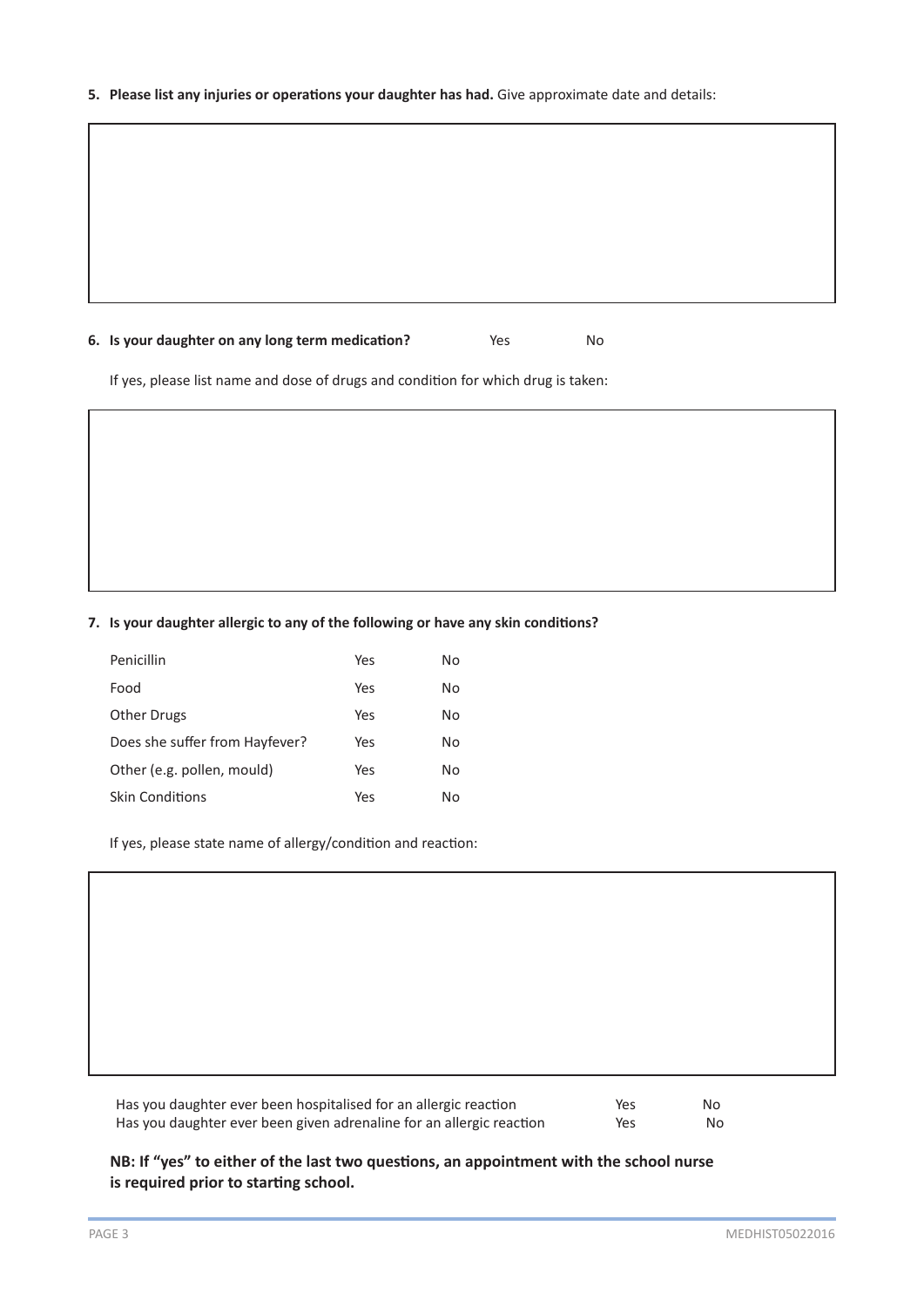#### **8. Medical Cover**

ľ I

| Does the student have private medical cover, e.g. Dental, optical?                                                                              | Yes | No. |  |
|-------------------------------------------------------------------------------------------------------------------------------------------------|-----|-----|--|
|                                                                                                                                                 |     |     |  |
| Does the student have private hospital insurance?                                                                                               | Yes | No. |  |
|                                                                                                                                                 |     |     |  |
|                                                                                                                                                 |     |     |  |
| Doctor's accounts will be sent directly to parents who pay the doctor direct. The school will not act as an<br>intermediary in paying accounts. |     |     |  |
| 9. Has your daughter had any counseling                                                                                                         | Yes | No. |  |
| If "Yes" please provide details                                                                                                                 |     |     |  |
|                                                                                                                                                 |     |     |  |

#### **10. Other health issues the school should be aware of** (e.g. Special Needs or Disability; Learning Difficulties /Problems; Fainting; Hepatitis B Carrier; Incontinence):

#### **MEDICATIONS**

**All medications** for boarding students need to be handed to the House Mother at the start of each term.

#### **Non-prescription or "Over the Counter medications":**

Due to new Department of Health regulations (Pharmaceutical Branch) no medication may be given to students unless authorised and supplied as stated below by parents. Any other medications will need to be supplied to the Health Centre with your daughter's name and instructions for use.

#### **Prescription medication:**

Assistance will be given by the school nurse or house mother in their administration if requested by parents/guardians or as ordered by the school doctor.

The school nurse or house mother may only administer or assist with administration of these medications **IF** they clearly display the student's name, the required dosage and with its original container and label.

The school nurse or house mother, if required, will arrange for prescriptions to be filled at the local pharmacy. An account will be issued and is payable by parents/guardians.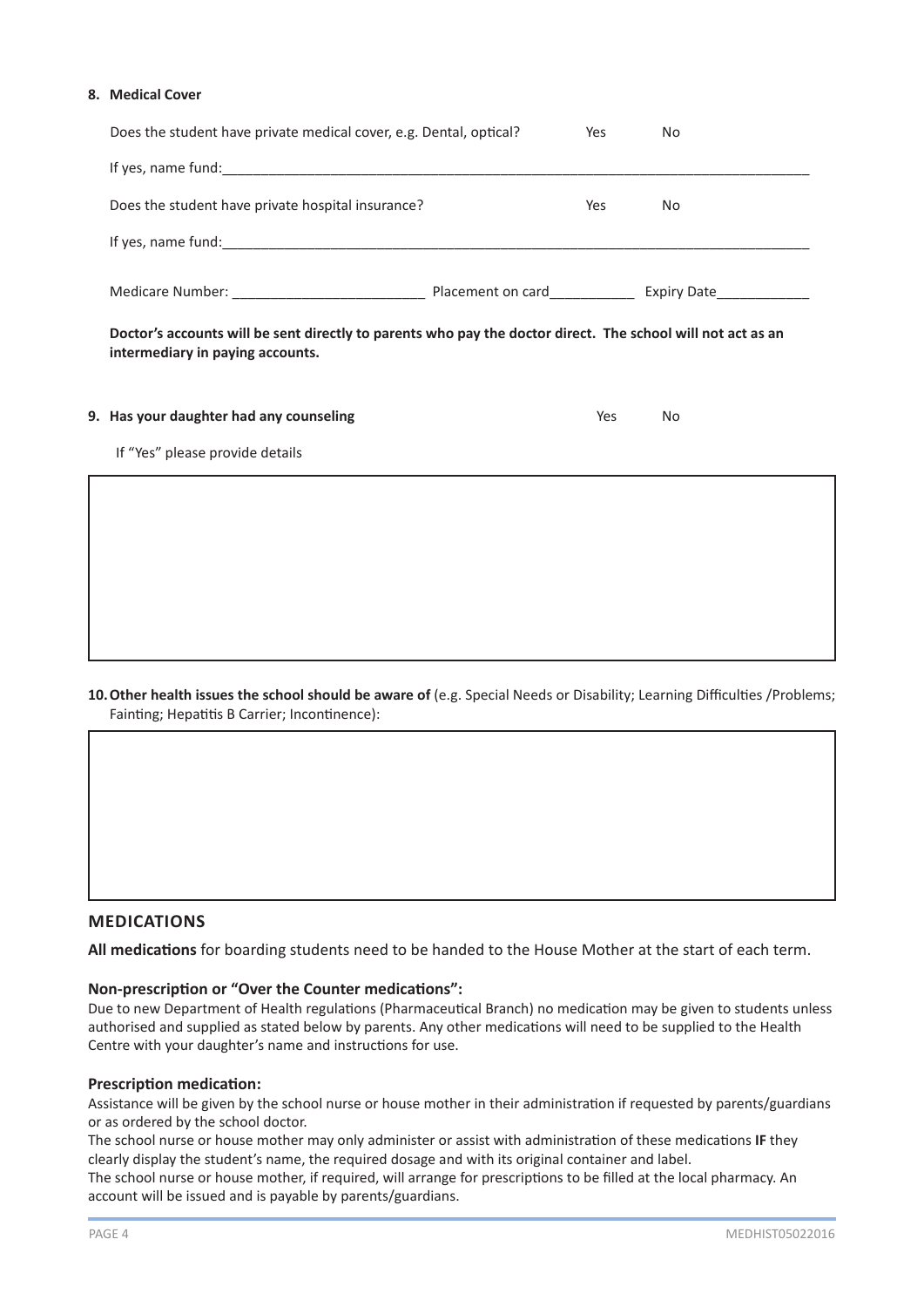#### **Restricted medication** *(e.g. Ritalin)***:**

Assistance will be given by the school nurse in the administration of Restricted medication after receiving documentation from the doctor and parent.

All medications will be stored in a locked cupboard in the Boarding House.

Instructions regarding changes to the original dosage of long term or restricted medications must be in writing from the doctor and parent/guardian.

# **The following non-prescription medications are held in the Health Centre for the treatment of minor conditions and illness of ALL STUDENTS**

Please **initial beside EACH medication** that you authorise staff to administer to your child if required.

| Antihistamine                  | Mylanta               |  |
|--------------------------------|-----------------------|--|
| Anti-inflammatory gels         | Naprogesic            |  |
| Antifungal creams              | Nurofen Plus          |  |
| <b>Burnaid</b>                 | Panadeine             |  |
| <b>Car sickness Medication</b> | Panadol (paracetamol) |  |
| Cold sore cream                | Rehydration formula   |  |
| Cough medicine                 | Salbutamol (Ventolin) |  |
| Eye Drops (for itchy red eyes) | Stingoes              |  |
| Heat rubs                      | Throat Lozenges       |  |
| Hirodoid                       | <b>Throat Gargles</b> |  |
| Ibuprofen                      |                       |  |

Please sign to authorise nursing staff and supervising staff on duty to administer this medication and first aid to your daughter if required:

| <b>PARENTS SIGNATURE:</b> |  |
|---------------------------|--|
| DATE:                     |  |